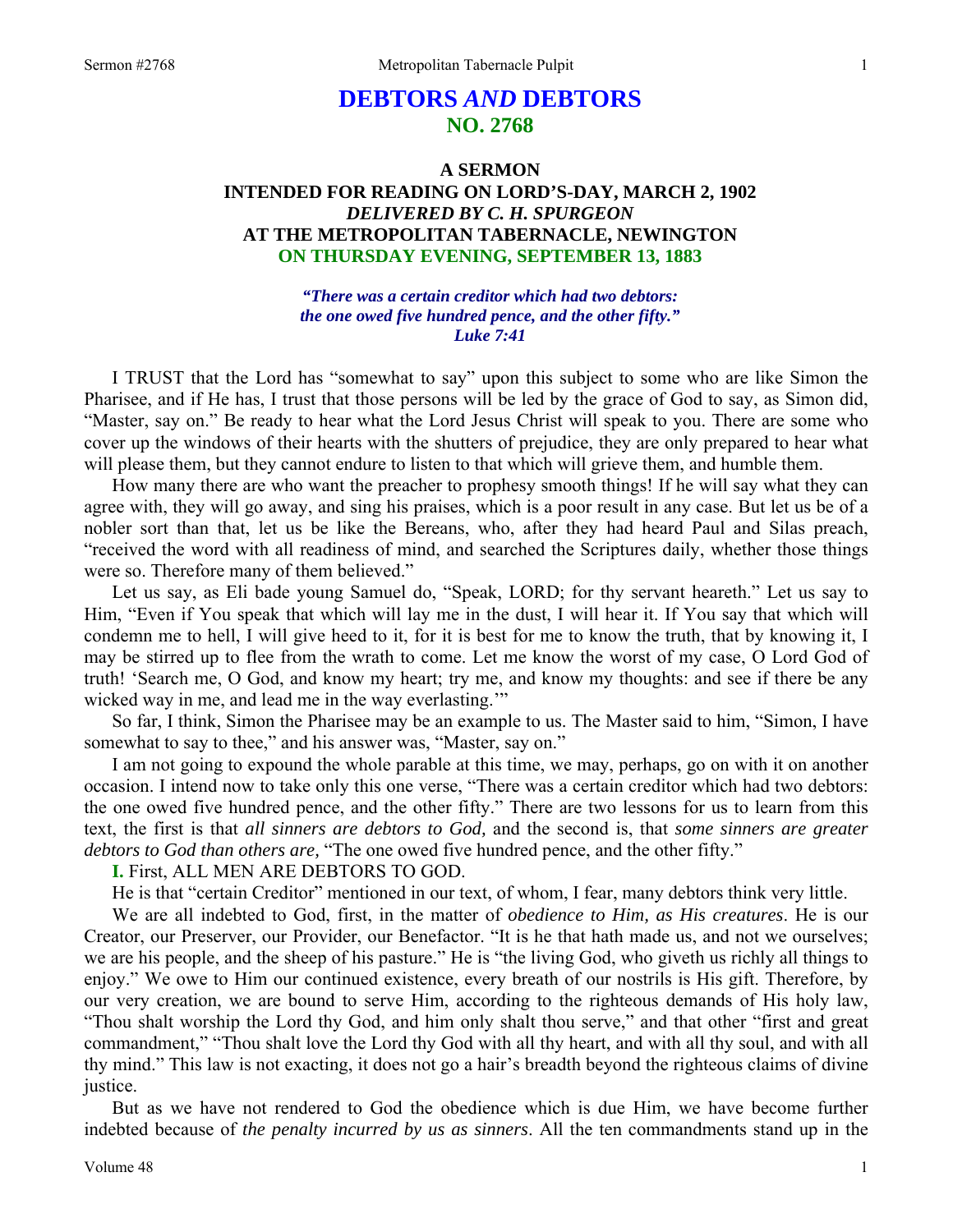court as witnesses against us, for we have broken them all. We have been guilty of sins of omission altogether innumerable, and of sins of commission more than the hairs of our head. We are under obligation to obey God's command even though we are unable to obey it, though we have not the power to keep God's law perfectly, that inability by no means removes from us the liability to do so. If a man is in debt, and cannot pay, the fact that he is unable to pay does not exonerate him from the duty of paying. He is still in debt.

Debts are not discharged by pleading that you cannot pay them, that is no valid excuse, and we are all of us bound to obey God perfectly, notwithstanding all that has happened in the past. What a debt, then, we must owe Him—a debt that is every day increasing—a debt that is already past all reckoning a debt that will go on swelling as long as we live unless it can be removed by some power higher than our own.

That debt of penalty involves tremendous results to the body and the soul of man. "Fear not them which kill the body," said Christ, "but are not able to kill the soul: but rather fear him which is able to destroy both soul and body in hell." You know that, among all the terrible words spoken concerning the penalty of sin, the most terrible are those which were uttered by our Lord Jesus Christ, the most loving and tender of all teachers.

Measure not a man's true tenderness of heart by his avoidance of the subject of "the wrath to come." It may be only tenderness to himself, or a willingness to pander to the evil desires of sinful men, that prompts him to such action as that. But the Christ, who weeps over Jerusalem, does not hesitate to predict its dreadful doom, and He, who loved men so much as to lay down His life for them, was the one who spoke again and again of the place "where their worm dieth not, and the fire is not quenched."

Many such words fell from those loving lips that never would have invented an unnecessary terror, so we may be sure that the penalty of sin is a very terrible one. Every one of us, who is out of Christ, is under the death penalty: "He that believeth not is condemned already, because he hath not believed in the name of the only begotten Son of God." "The soul that sinneth, it shall die," and what that death involves—what that existence must be which is but life in the midst of death, the life of an immortal being that is stripped of all possibility of well-being forever—I will not attempt to describe. But that is the penalty of sin, and that is due to God, to whom we are debtors indeed.

And my dear friends, it gives me great joy to add that, *if we are pardoned sinners,* we owe to God a deep debt of gratitude. If, through the blessed processes of grace, through the atoning sacrifice and mediation of our Divine Redeemer, we are delivered from the debt of sin, and the handwriting that was against us is taken away, and nailed to His cross, if, through the death of Christ, we are delivered from the death penalty of sin—as we certainly are, for Christ has forever cleared all believers by bearing their punishment in His body on the tree, then are we debtors to the infinite love and boundless compassion of our covenant-keeping God, His well-beloved Son, and the ever-blessed Spirit.

In this debt, let us be willing continually to sink deeper and deeper. I would that, in this respect, my own soul were like a ship that had foundered at sea—and the sea should be the love of God—and I would go down into it over the masthead till I was completely submerged in the abyss of infinite love. And in truth, that is just where we are if we are in Christ Jesus, and each one of us, slightly altering the poet's words, can say—

### *"O love! thou bottomless abyss! My soul is swallowed up in thee."*

Which of us can ever fully tell what we owe to God for our election, our redemption, our effectual calling, our justification, our sanctification, and our promised glorification? Who can tell how much we owe for being preserved from sin, for being restored after we have fallen into sin, and for being enabled by grace to rise above sin? Who can tell how great is our debt for all the blessings laid up in store for us, which we shall enjoy by and by, but which are just as surely ours before we receive them—that grace we have not tasted yet, and that glory which we have scarcely dreamt of yet—that infinite felicity which is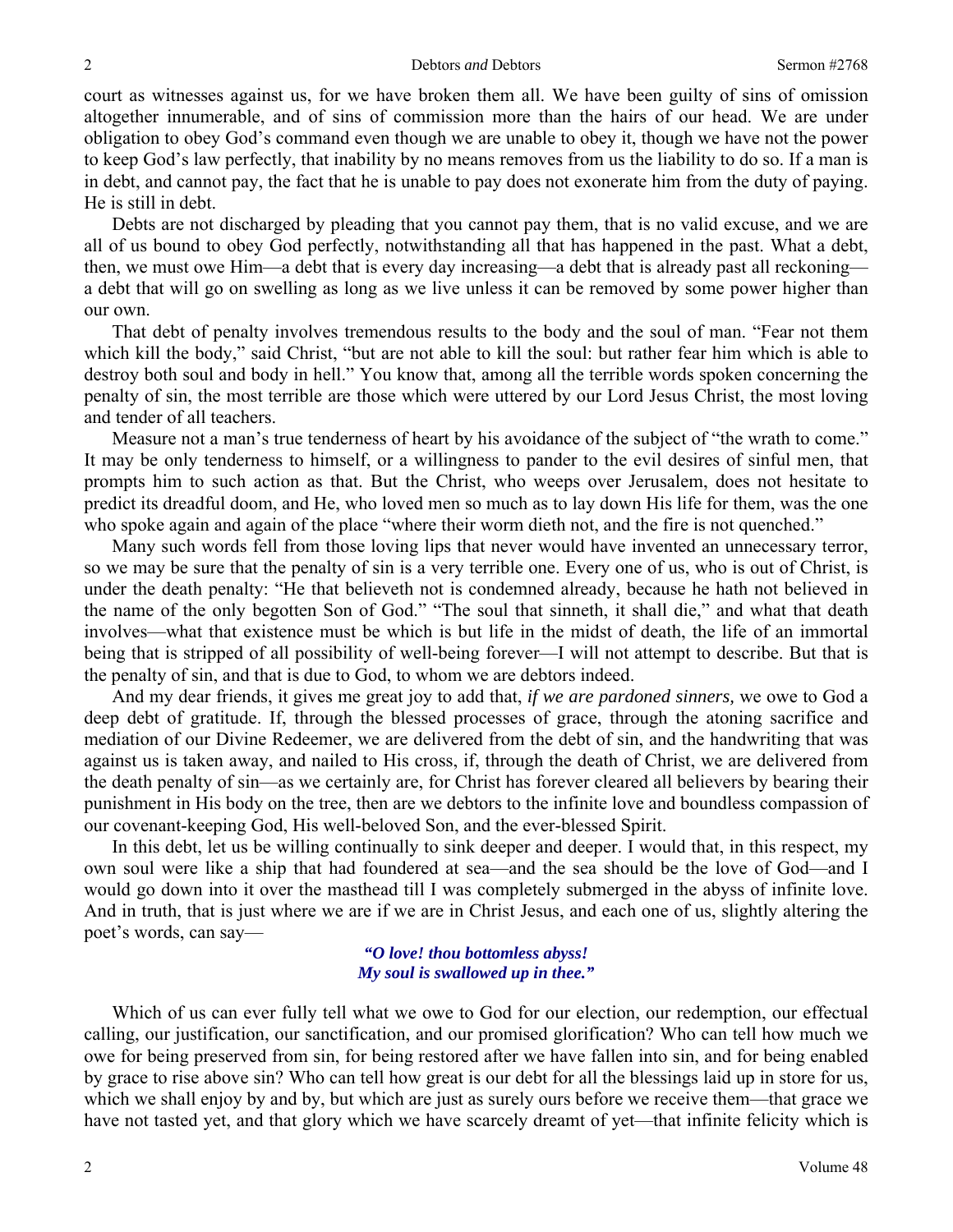#### Sermon #2768 **Sermon #2768 Debtors** *and* Debtors 3

hidden in the closed hand of God until the day shall come when He shall manifest it to our wondering eyes? "Therefore, brethren, we are debtors, not to the flesh, to live after the flesh;"—but debtors to the covenant love of God, and therefore, debtors to our fellow men, realizing our obligation to show to them, according to our ability, the great love of God, and to testify to them concerning the way of eternal life.

So, you see, in some form or other, we are all debtors. I am not about to speak of that last kind of debt now, for it is not included in our Savior's parable, but I want to speak of the debt of obedience which has not been rendered, and the debt of penalty which has been incurred in consequence of our disobedience. I intend, as God shall help me, to say something about debtors, and if, in the use of the illustration, I should seem to utter hard words about people who are in debt, I am not meaning to do that, and I hope they will not take it so. I am simply intending to use the illustration. If it happens to hit anybody, I cannot help that. If the cap fits anyone, let him wear it.

Now, first, a sinner is very much like a debtor in this respect—*he is very apt to get more deeply into debt*. If you owe a pound today, there is a great tendency to owe two pounds tomorrow. Getting into debt is a slippery process, and when your feet begin to slide, you are very apt to go deeper and deeper into the mire. And sure I am that this is the case with the Lord's two debtors—with the Lord's unnumbered millions of debtors—with all the Lord's debtors.

People say, "Money makes money," and I suppose it does, but certainly, sin makes sin. There is a cumulative force in evil, so that a sinner finds that it gets easier to sin, instead of becoming more difficult. While the man grows old, his sin does not, rather, it seems to grow younger, and to become more vigorous. Often times, a sinner will be a greater adept in guilt, and more inclined to evil, the further he advances in years. Certain sins may decline through the weakening of the flesh, but the sins of the heart do not, the power to sin may grow less, but the will to sin continues to increase as the sinner grows older.

This is one of the terrible things about iniquity—that it breeds so fast. A man can never say to sin, "Hitherto shalt thou come, but no further: and here shall thy proud waves be stayed." When the great flood tide of evil comes rolling in, there is no telling where it will be stayed. As debt leads to more debt, so sin leads to more sin, and hence it is that there is a parallel between the sinner and the debtor.

Further, *sin, like debt, causes uneasiness in a man if there is a spark of honesty about him*. Some men, who have no sense of honor, are quite happy while in debt. You may have read of a sale, that was to be held in Rome on one occasion, when there were to be sold the goods of a man who had been for many years greatly embarrassed by debt, and the emperor said to one of his chamberlains, "Go to the sale, and buy that man's bed, for I cannot sleep at night, and surely, I should be able to sleep on his bed, if he, being in debt, has been able to sleep so comfortably as I hear he has." Debtors ought not to have good sleep if they have wantonly plunged themselves into debt. Honest men are troubled, vexed, perturbed, if they feel that they cannot meet their obligations.

Now, when a sinner is thoroughly awakened to his true position, this is just his case, he says, "I am in debt to God, and I cannot pay even a farthing in the pound. If He comes to call me to account, and asks me, 'How much do you owe unto your Lord?' what can I answer Him? I am full of confusion, and full of fear." Thus, you see, a sinner is like a debtor, because he has no rest.

And further, *debtors and sinners shun their creditors,* they do not want to meet them, they try to get out of their way. Some of us know what it is to have cleared ourselves of rather troublesome friends by lending them money. We have never seen them since, so we reckon that it was a good investment perhaps. A man, who is in debt, does not want to see the person to whom he owes the money, he would rather go down another street than meet him. If there is a knock at the door, and the person who wants to come in is one who has called for a debt which the debtor cannot discharge, he would sooner jump out of the back window, and make his escape, than he would meet him.

And this is precisely the case with the sinner, he is in debt to God, and he does not like to meet his great Creditor. He will not regard the call of the church bell, and he will not keep holy the Sabbath day,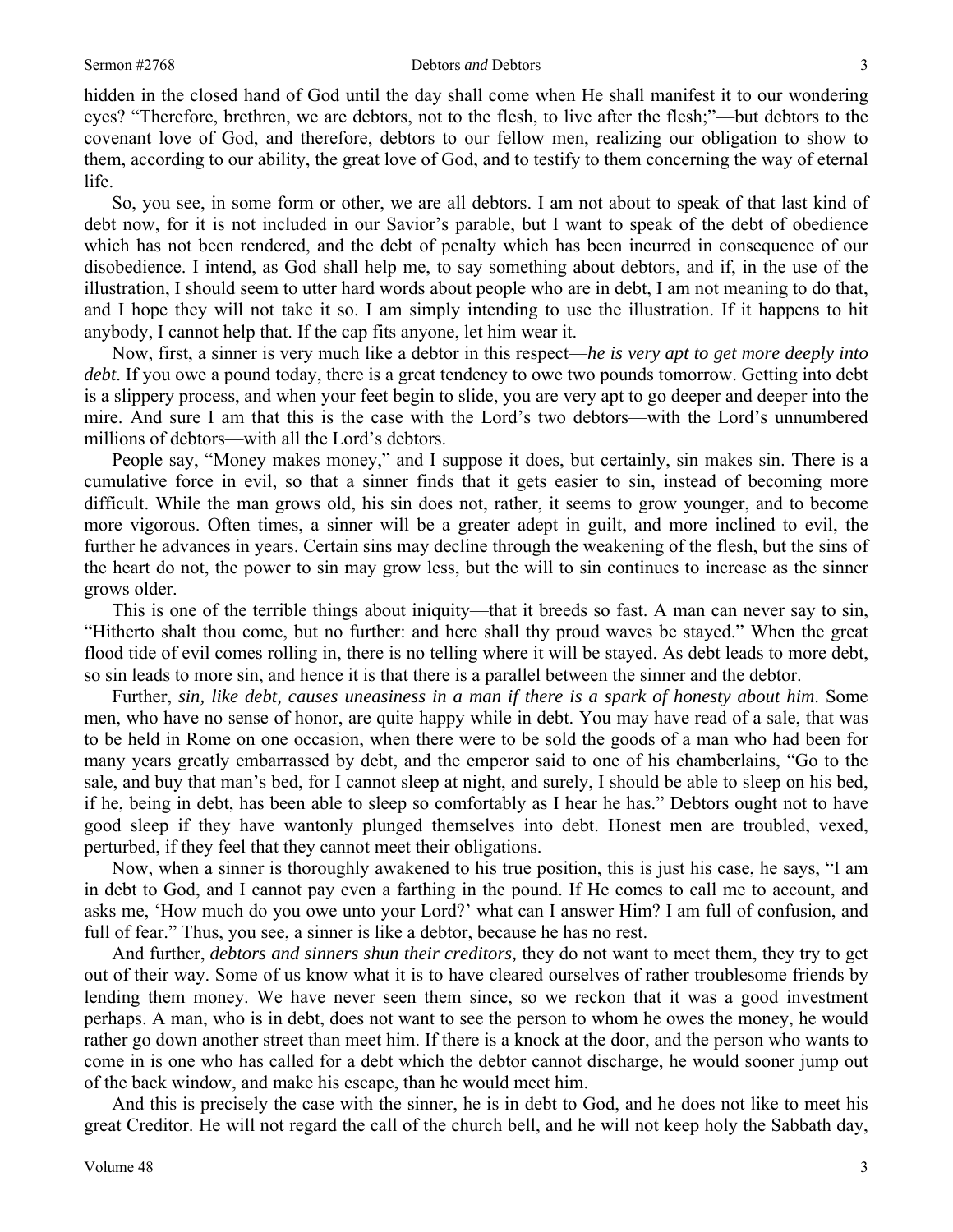he would rather forget about all such things. To read his Bible, to attend a service where he shall be reminded of his obligations, is most objectionable to him, he does not want to be reminded of them.

If there should come one, in the dead of night, and cry in his chamber, "Prepare to meet thy God!" it would be more terrifying to him than an earthquake or the most terrific thunderstorm. He does not want to meet his God, he says, in his heart, if not in so many words, "No God! No God for me! I do not want a God," and if it could be satisfactorily proved to him that God was dead, it would be one of the most joyful pieces of news that he had ever heard.

He is so deeply in debt to God that he cries, "Where shall I flee from his presence?" He would take the wings of the morning, if he could, and fly to the uttermost parts of the earth, if he thought that he could find some lonely spot where he would not be troubled by the fear of the presence of God. That is every sinner's condition, that is the condition of every unconverted person here, that was once my condition and the condition of everyone who is now a child of God.

*The sinner too, like the debtor, is in great danger*. I do not know what the laws of England are just now, concerning debt. Putting them into very simple English, I think they mean that nobody needs pay anybody unless he likes, and we have plenty of people who are getting rich by paying nobody at all. When they fail altogether, they break, and so make themselves.

But I shall talk of the laws of England as they used to be. When a man was in debt in the olden times, he was always in fear of arrest. He could not tell when the sheriff's officer would lay his hand upon him. That is just your case, if you are an unforgiven, unpardoned sinner. You cannot tell when God will arrest you, but it is certain that sooner or later—and even the later will not be long—you will have to stand before His judgment seat, and answer at the bar of inflexible justice for all your sins against Him.

I would not like to have been a debtor who, wherever he went, was likely to be arrested. I have heard of one, who was so often in debt, and so frequently in prison in consequence, but who so regularly ran into debt after he was let out of jail, that on one occasion, when his coat sleeve caught on an area railing, he supposed it was the touch of the sheriff's officer, and thinking that he was again arrested, he exclaimed, "At whose suit?" It was only an iron bar that held him, but he imagined that one of his many creditors had claimed him.

That must be a wretched kind of life for anyone to live—to be always afraid of arrest. You smile at the idea, but if you were really in that condition, I do not suppose that you would smile then, and if you realized that at any moment you might be arrested by the cold hand of death, smiles would be far enough from your countenance.

A man may be sitting in one of these pews, and ere the clock ticks again, he may be in the world of spirits before his God. I am often hearing of persons, whom I have lately met, apparently in robust health, who have been suddenly called away. They are gone, but we are still spared.

In thought, I saw a procession passing before me, at first, I imagined that it was flesh and blood marching down the street, but as the procession passed me, I discovered that all who composed it were but shadows. I, who was looking on, am also a shadow, and I too, shall pass away. O debtor to a righteous God, this thought should cause disquietude within your careless spirit—that at any moment, you may be arrested at the suit of your great Creditor!

And then, mark you, according to the law of God, when arrested by death, you are cast into prison. You remember how our Savior put it, "Agree with thine adversary quickly, while thou art in the way with him, lest at any time the adversary deliver thee to the judge, and the judge deliver thee to the officer, and thou be cast into prison. Verily I say unto thee, Thou shalt by no means come out thence, till thou hast paid the uttermost farthing."

Oh, what a dreadful prison that is into which souls will be cast, who die in debt to God! And since they can never pay even a farthing off their debt, there can be no release for them. How long shall they lie there? Till they have paid the uttermost farthing? Why, that can never be! So, mind what you are at, ye who are indebted to God, lest ye be cast into that dreadful dungeon. Trifle not away your time, I pray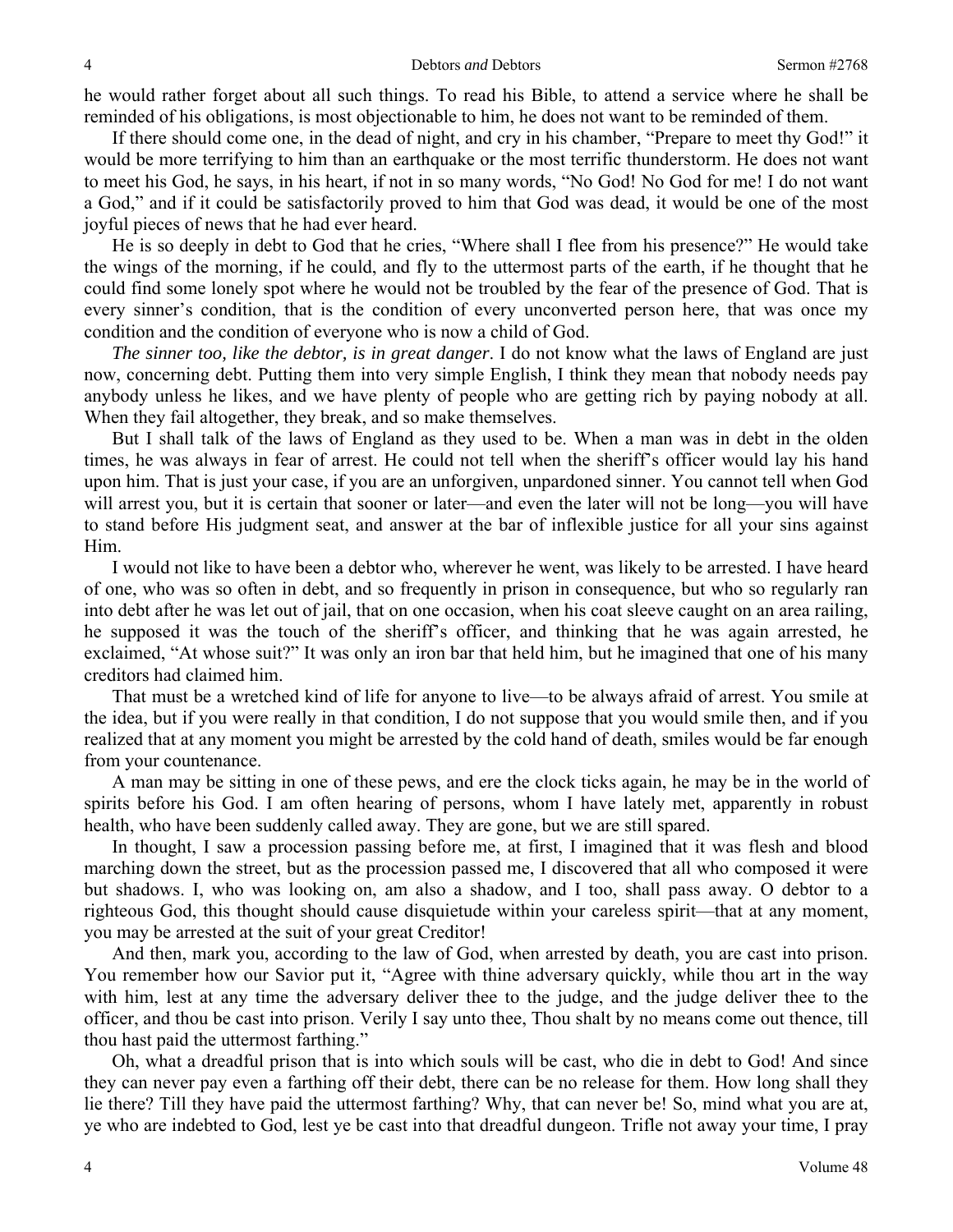you, but fly to Jesus, who alone can deliver you from this weight of debt, for your danger is imminent at this very moment.

There is this about our debt to God—that it will never be forgotten by Him. I did once know a man, who was much troubled by a debt, but his creditor was not, for many years had passed and he had never mentioned it, in fact, it had entirely slipped from his memory. I do not think such a case as that often happens, but I remember that one, but it will never happen with God. Nothing will ever slip from His memory. Sin is irrevocable and eternal. There is one process that can blot it out, or cast it into the depths of the sea, and make it cease to be, there is but one such process, and the Christ of God can tell you what that is. But apart from His atoning sacrifice, there is no hope that the debt will ever be forgotten or forgiven.

And there is no protection for those who are in debt to the great Creditor. Protection is sometimes given to an insolvent debtor, and in the olden times, there used to be places of sanctuary to which men fled, and so were free from liability to be arrested. Even now, men flee across the seas to avoid arrest, they cross the narrow channel that parts us from the Continent, and there they are secure.

But there is no such way of escape for those who are in debt to God. If you are one of His debtors through sin, there is no protection for you unless you flee to Christ. There is no distance of space or lapse of time, no repentance or tears that can blot out your transgressions. There they stand, indelible, neither can you escape from the righteous hand of God in the day when He shall visit you for them.

This makes our indebtedness to God assume a very terrible shape, and if we have not been delivered from it by Christ, what can we do? For, no composition can be taken in part payment of our enormous debt. Even if it could be, we could not offer it, and there is no friend who can give to God a ransom for us, or stand in our stead. No, let me correct myself. There is one Friend, and never let us forget Him— One who became Surety for His people, and who was made to smart for it in that day when He paid their debts to the uttermost farthing, by laying down His life for them.

But dear friends, if there is anyone among us here, who is still in debt to God on the matter of obedience, and who cannot present to Him the righteousness of Christ on His own behalf, and who, in the matter of penalty, cannot bring to God the substitutionary sacrifice of Christ, and plead that it was offered for him, his case is a very sad and wretched one indeed. The Lord deliver all such in His great mercy!

I have been speaking figuratively, but there is truth at the back of it all. It is no figure, no emblem, no fancy, but a dread and terrible reality that all sinners are in debt to God.

**II.** Now comes the second thought, which will have much soul searching power about it if God the Holy Spirit blesses it, and that is, that SOME SINNERS ARE GREATER DEBTORS TO GOD THAN OTHERS ARE, "The one owed five hundred pence, and the other fifty."

We have all sinned, so we are all debtors to God, but we have not all sinned to the same degree, therefore we are not all debtors to the same extent. There are some sins that are greater than other sins, and both in this world and in the next, punishments are to be measured out proportionately. There are some to whom it will be more tolerable in the day of judgment than it will be to others. Our Lord said even to Pontius Pilate, "He that delivered me unto thee hath the greater sin," so clearly, one sin is greater than another.

Every sin is great enough to ruin a soul forever, but there are some sins that have a peculiar crimson about them—a special venom and heinousness of offense against the majesty of God. What constitutes, then, the five hundred pence debtor? Who are the people that are greater sinners than others?

I answer, first, that there are *some who have greater capacity than others*. There are some men and women who have but very little intellectual power. Their minds are narrow, their power of thought is limited, they cannot, under any circumstances, commit the transgressions which are easy enough to men of great thought, imperious, masterly minds, with much inventive power and strong passions. Judge you as to your own condition in this respect.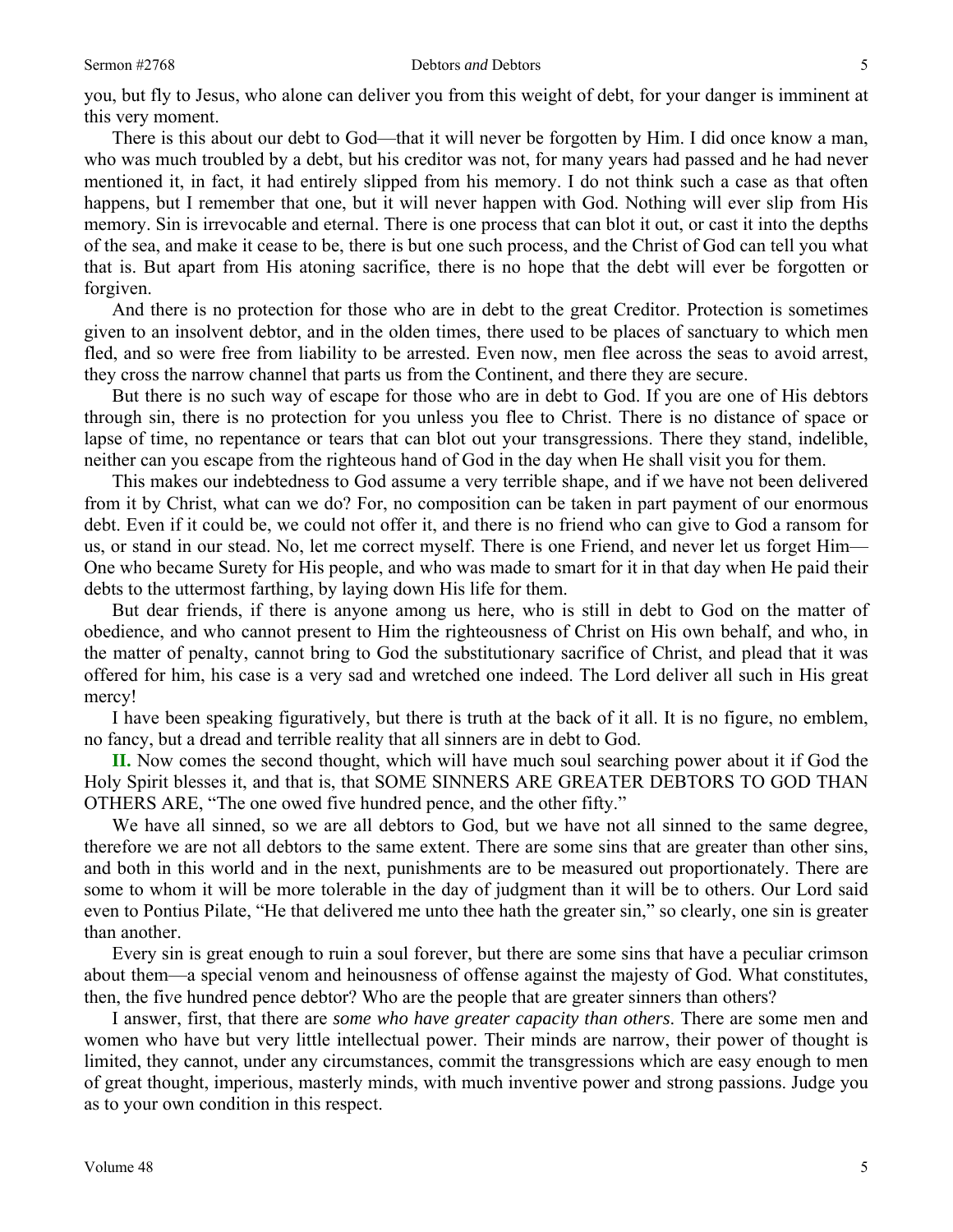Some of you may know that you are very differently constituted from some of your neighbors. You may even have been tempted, in a moment of pride, to look upon them as very commonplace sort of folk, and you are quite aware, without any pride, that you are a person of far greater ability than they are. Very well, then it is possible for you to be a far greater sinner than they can be, you can throw more force and energy, more devilry, into your life than they can.

I have no doubt that there are many people, who slip through life with little mind, little mental force, and with comparatively little sin. They know but little, and think but little, and their condemnation will be little compared with that of greater sinners. But persons of great intellect, and vast powers of mind, and thought, and understanding, cannot sin as those feebler ones do.

Some are great sinners *because they are placed in positions of great trust*. He who has but one talent can only sin with regard to that one talent, but he who has ten talents, is ten times as unrighteous in the sight of his Master. A man, who is but a house servant, or a day laborer, may be unfaithful to his worldly master, and so far, he will be wrong.

But think of the position of a minister of the Gospel, the man to whom the souls of men are committed. If he is unfaithful to his Master, what terrible consequences are involved! And as his reward is higher than the wages of the man that tills the soil, so shall his punishment be greater. Mark the difference of the sacrifice for a priest compared with the offering for a woman's purification. She might come with a pair of turtledoves or two young pigeons, but not so the sons of Aaron. Their office was higher, and if they sinned, their iniquity was, in consequence, all the greater, and there must be presented, in the type, a costlier sacrifice, in recognition of the greater guilt in their case.

You, fathers and mothers, can sin more than your children can. Masters, you can sin more than your servants can. Men of wealth, you can sin against every pound you have, if you use it wrongfully. Men who occupy high places, your sin may be like that of David, who greatly disgraced the name of God before men. Because of your exalted position, you can do so much more mischief, and your sin, therefore, is reckoned at a proportionately higher rate.

Sin too, becomes greater *in proportion to a man's light and knowledge*. A young man, blessed with godly parents, brought up from his childhood in the midst of prayer and holiness, can sin much more than poor children taken out of the back slums, and who, from their very babyhood, have heard words of blasphemy, and seen deeds of filthiness.

Oh, when some of us, whose privilege it was to hear the name of Jesus mingled with the first hush of our lullaby—when we sinned against God, there was an intensity of blackness about our sin that could not be found in the poor heathen, or in such sinners in this land, as are left in ignorance. The more you know—the more you understand of the mind and will of God—the greater is your transgression when you sin against Him.

Sin too, is very largely increased *by tenderness of conscience*. There are some persons who must know that this assertion is true, if they have looked into their own hearts and lives, for they were very tender spirited in their youth, and as they grew up, they retained much of that tenderness. There are some coarse, rough, brutal men, who could almost commit murder and not feel it, but some of us can remember the horror which came upon us when, for the first time, we used or heard an ill word.

You remember how the breach of the Sabbath cut you to the quick when it was only a small matter about which others thought nothing. You recollect also how, when you found yourself out in having told a lie, perhaps unintentionally, you could not sleep, you felt so mean and miserable. Well, now, if you have forced yourself to sin in spite of such a check as this—if you have, as it were, gone over hedge and ditch in order to get to hell—if you have throttled and strangled your better self with stern resolve that you would do evil—then you have sinned indeed.

There are some such sinners, and there may be some such here, *who have suffered through sin, and yet have gone back to it*. In the summer and autumn evenings, it is one of the miseries of a man who sits writing to find how the poor gnats and the "daddy long legs" will fly to the lamp, and get burned to death. You try to drive them away, you take the trouble to pick them up after they have burnt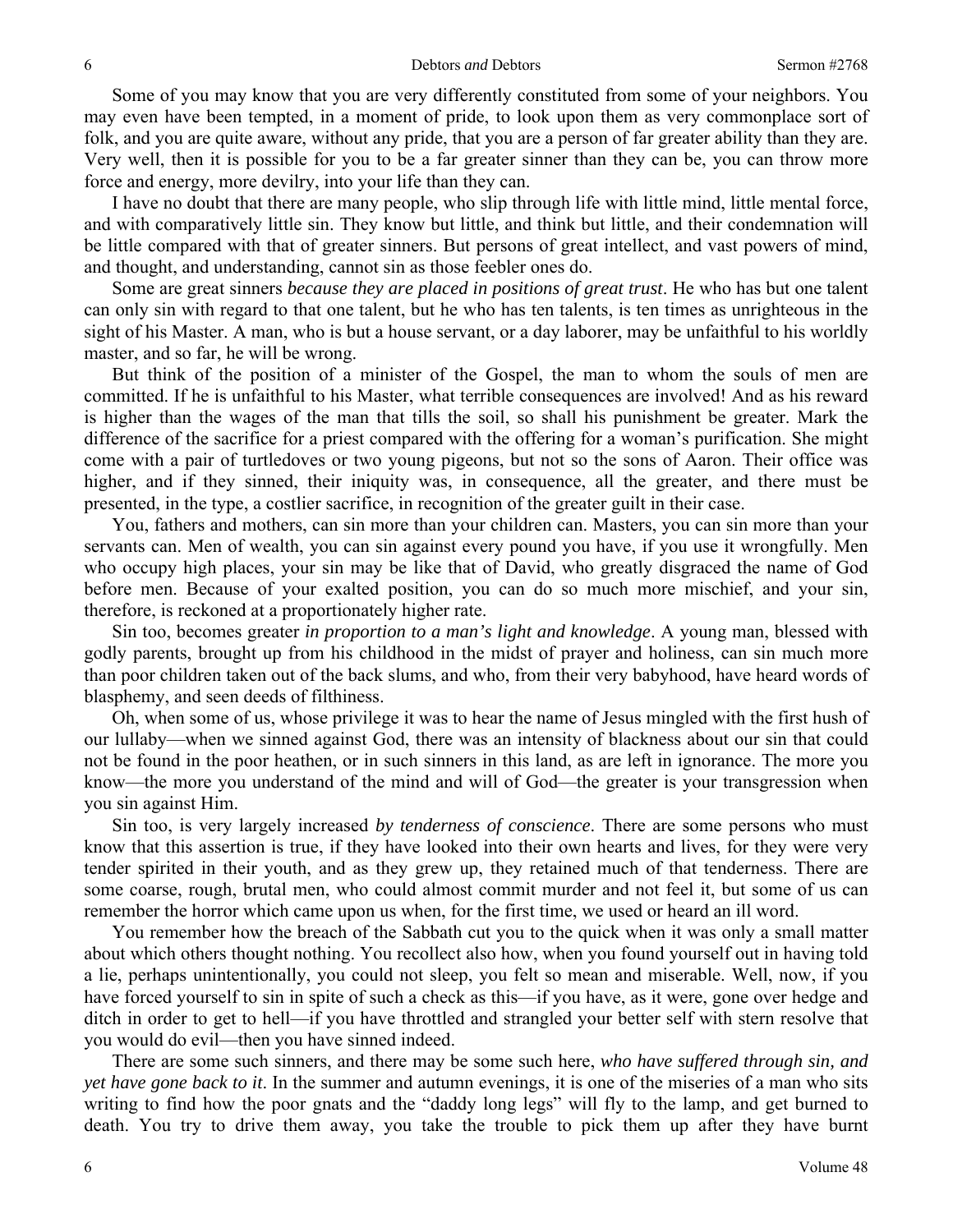themselves, but back they come again, and their folly is a true and melancholy picture of the way in which some men return to their vices, again and again, even after they have suffered greatly through indulgence in them.

Even *delirium tremens* will not suffice to save some men from continuing to be drunkards, and the rottenness of their bones has not been sufficient to keep others back from the house of the strange woman. Oh, how horrible is this, and how it adds to the guilt of sin, and puts upon it a certain degree of presumptuousness which provokes God beyond the ordinary transgressions of common sinners.

Does this truth come home to the conscience of anyone whom I am now addressing? Then I go back to my preface, and ask such a one to say, with Simon the Pharisee, "Master, say on." There is always a great intensity about sin when it is practiced for a long time. The sinner who is sixty years old, is a greater sinner than a mere youth can well be, and the man who has spent three score years and ten without remembering his God—the man, whose life lease has run out, and yet who, all the while, has spent his vigor in the service of Satan—has become one of the greatest of sinners—one of the five hundred pence debtors.

Yes, there are degrees of sin. Sometimes a man recognizes that he has *distinctly sinned against God in an especially personal way*. David seemed to feel his sin thus when he said to the Lord, "Against thee, thee only, have I sinned, and done this evil in thy sight." Usually, unenlightened men think most of an offense against their fellow men. It is very curious that it should be so, but so it is. If I were to charge any man here with the commission of a crime against his fellows, he would probably knock me down if he could, but if I charged him with a sin against God, he would say, "Oh, yes, yes! we are all sinners," and think that it was nothing to be a sinner, because it was only against God!

Thus men turn things upside down, and an offense against our fellow worm is reckoned to be a greater evil than an offense against the Judge of all the earth, but it is not so. It is that sinning distinctly against God that has the most evil about it, and hence it is that there is but one sin that is unpardonable, and that is a willful sin against the Holy Ghost, one Person of the blessed Trinity. It is because it is so especially and so designedly against Him that no repentance ever comes to the man who has committed it, for he has sinned the sin which is unto death, and he remains in his death-state, so that he never repents of the iniquity, and finds no forgiveness for it.

Beware, I pray you, of sins distinctly against God, especially such sins as that of blasphemy, of murmuring against God, of infidelity, of a denial of His existence, of Socinianism, which is a robbing of Christ of His deity, and so of His highest glory, for those sins which are most distinctly against God stand first in the dread catalog of iniquity. Remember how the prophet Samuel said to Saul, "Rebellion is as the sin of witchcraft, and stubbornness is as iniquity and idolatry." Witchcraft was thought to be one of the worst of sins, and rebellion against God is put side by side with it.

And last, I do believe that the greatest sin of all—that which, like a giant, rises head and shoulders above the rest—is *the sin of unbelief, or rejection of the mercy of God in Christ Jesus*. If any man here shall say, "I am no drunkard, I am no whoremonger," well, sir, suppose you are not, but are you an unbeliever in Christ? Then, you shall have the same portion as they have, for when God says, "I will give my only begotten Son to die to save sinners," and yet men say, "We will not have thy Son as our Savior, but we will reject him. 'This is the heir; come, let us kill him, that the inheritance may be ours,'"—when God takes out of His own bosom the darling of His heart, the very glory of heaven, and sends Him here in human flesh and blood to bear shame, and suffering, and death for guilty men, and they say that they will not believe on Him, then this is the sin that turns the key of heaven against them, and dooms them to eternal destruction.

Remember the solemn words of our Lord Jesus Himself, "He that believeth and is baptized shall be saved; but he that believeth not shall be damned." Hear again to these familiar words, "He that believeth not is condemned already." Why is he condemned already? He is living, he is laughing, he is sporting, he is merry-making, yet he is condemned already, "because he hath not believed in the name of the only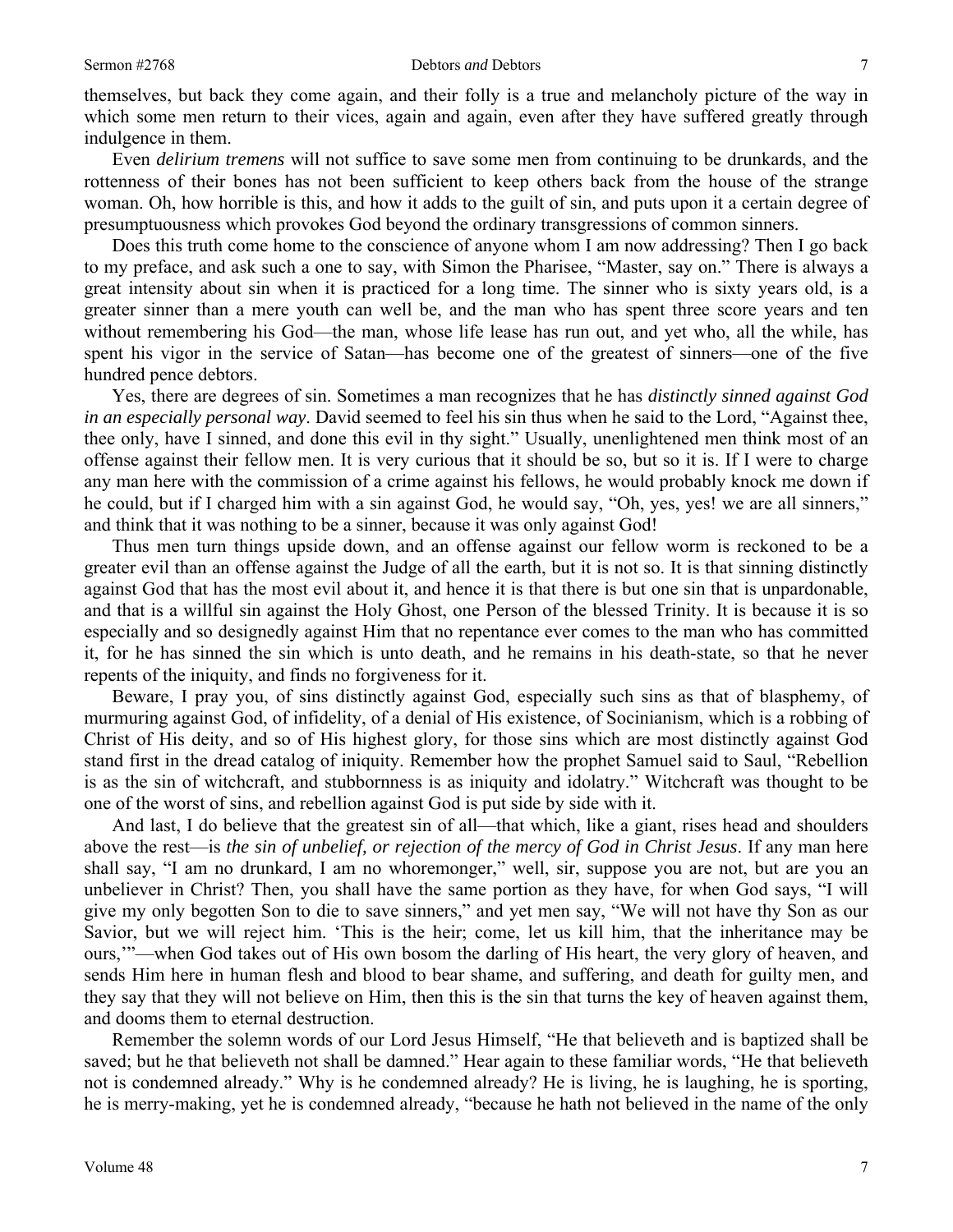begotten Son of God." That is the sin which, above all others, drops the black wax upon his death warrant, and sets the seal of divine wrath there so that he must die.

O my dear hearers, our text says that one of the debtors owed five hundred pence, and surely, that is the man who has heard the Gospel and yet has refused it. It is you who have been coming to this place, or to other houses of prayer, and who have been warned, and invited, and entreated, for months and years, I know not how long, to believe in Jesus.

If such be the case with any of you, put yourself down, not as a fifty pence debtor, but as a five hundred pence debtor. Nay, I think I must liken you to him who owed his master ten thousand talents. How can you ever pay it? There is no hope of your ever paying it. You can have it all frankly and freely forgiven. If you go to Christ, and plead perfect poverty, you shall then be set free at once through faith in His dear name. But if not, you must be delivered over to the keeper of the terrible prison house of which I spoke to you, and you can never come out thence. God grant that it may not be so with any of you, for His dear Son's sake! Amen.

#### **EXPOSITION BY C. H. SPURGEON**

#### *ROMANS 15:13-33*

**Verses 13-27.** *Now the God of hope fill you with all joy and peace in believing, that ye may abound*  in hope, through the power of the Holy Ghost. And I myself also am persuaded of you, my brethren, that *ye also are full of goodness, filled with all knowledge, able also to admonish one another. Nevertheless, brethren, I have written the more boldly unto you in some sort, as putting you in mind, because of the grace that is given to me of God. That I should be the minister of Jesus Christ to the Gentiles, ministering the gospel of God, that the offering up of the Gentiles might be acceptable, being sanctified by the Holy Ghost. I have therefore whereof I may glory through Jesus Christ in those things which pertain to God. For I will not dare to speak of any of those things which Christ hath not wrought by me, to make the Gentiles obedient, by word and deed, through mighty signs and wonders, by the power of the Spirit of God; so that from Jerusalem, and round about unto Illyricum, I have fully preached the gospel of Christ. Yea, so have I strived to preach the gospel, not where Christ was named, lest I should build upon another man's foundation: but as it is written, To whom he was not spoken of, they shall see: and they that have not heard shall understand. For which cause also I have been much hindered from coming to you. But now having no more place in these parts, and having a great desire these many years to come unto you; whensoever I take my journey into Spain, I will come to you: for I trust to see you in my journey, and to be brought on my way thitherward by you, if first I be somewhat filled with your company. But now I go unto Jerusalem to minister unto the saints. For it hath pleased them of Macedonia and Achaia to make a certain contribution for the poor saints which are at Jerusalem. It hath pleased them verily; and their debtors they are.* 

For these Achaeans and Macedonians had received the Gospel from the saints in Jerusalem. The Gentiles had been made partakers of their spiritual things, so it was their duty to minister to the poor Christian Jews in carnal things.

**27-28.** *For if the Gentiles have been made partakers of their spiritual things, their duty is also to minister unto them in carnal things. When therefore I have performed this, and have sealed to them this fruit,—* 

That is, "when I have delivered the money, and obtained a receipt in full for it, when I have discharged my duty in this matter,"—

**28-29.** *I will come by you into Spain. And I am sure that, when I come unto you, I shall come in the fulness of the blessing of the gospel of Christ.* 

He was sure of that, but he did not know how he would go in other respects. He did not know that he would go to Rome as a prisoner, he could not foresee that he would be sent there as an ambassador in